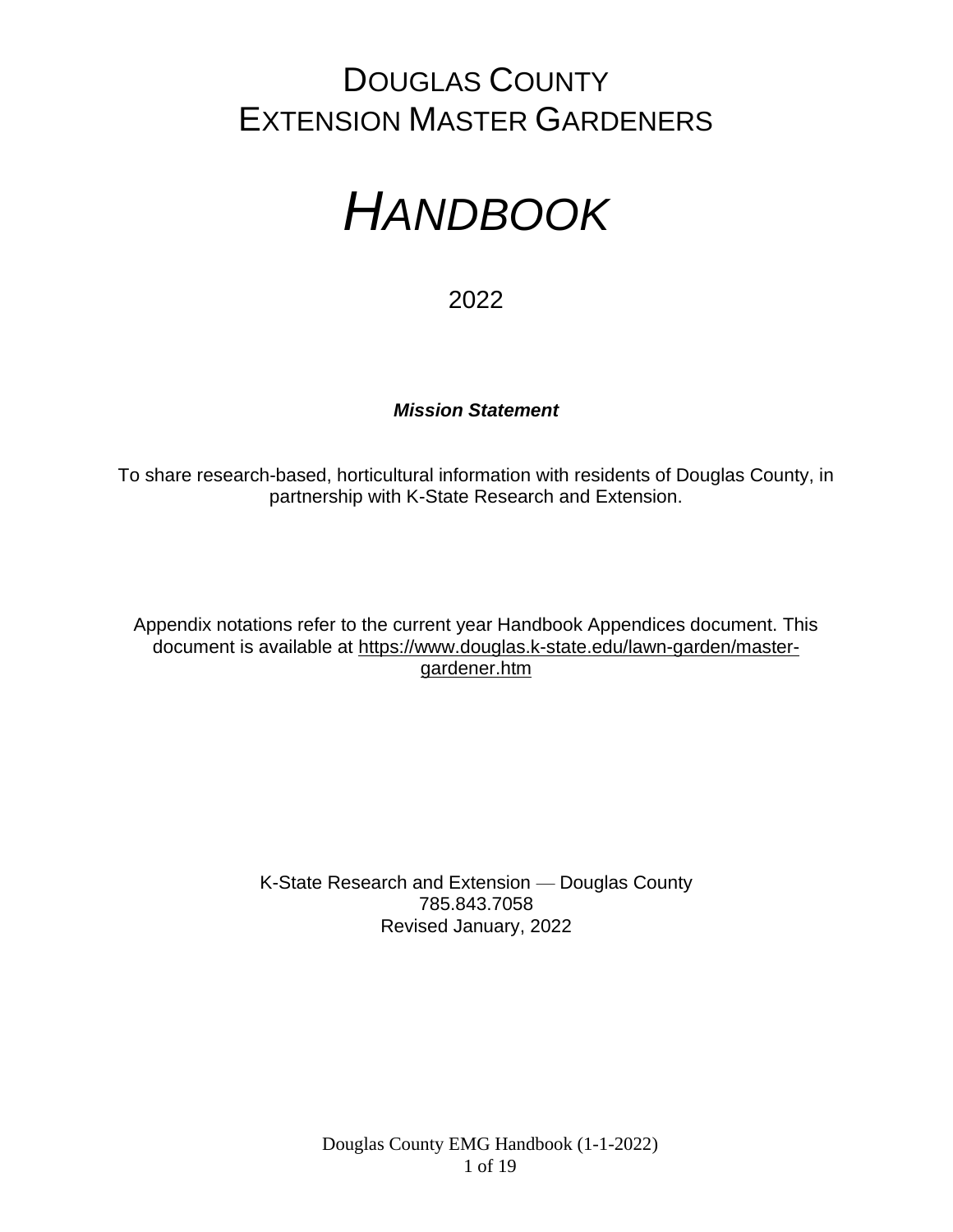# **TABLE OF CONTENTS**

| EXTENSION MASTER GARDENER TIES TO KANSAS STATE RESEARCH & EXTENSION                              | 3                         |
|--------------------------------------------------------------------------------------------------|---------------------------|
| <b>EXTENSION MASTER GARDENER HISTORY</b>                                                         | $\sqrt{3}$                |
| TIES TO KANSAS STATE UNIVERSITY                                                                  | $\ensuremath{\mathsf{3}}$ |
| TIES TO DOUGLAS COUNTY                                                                           | 3                         |
| DOUGLAS COUNTY EXTENSION STAFF                                                                   | $\overline{\mathbf{4}}$   |
| <b>EMG ASSOCIATION BY-LAWS</b>                                                                   | $\overline{4}$            |
| <b>EXTENSION MASTER GARDENER MEMBERSHIP ISSUES</b>                                               | $\boldsymbol{4}$          |
| EXTENSION MASTER GARDENER DEFINITION                                                             | 4                         |
| <b>ACTIVE MEMBERSHIP REQUIREMENTS</b>                                                            | $\overline{4}$            |
| <b>EMERGENCY CONTACT FORM</b>                                                                    | 4                         |
| <b>VOLUNTEER 4-H ORIENTATION TRAINING INFORMATION</b>                                            | $\overline{\mathbf{4}}$   |
| <b>VOLUNTEER HOURS</b>                                                                           | 5                         |
| <b>EDUCATION HOURS</b>                                                                           | 5                         |
| <b>HOUR REPORTING</b>                                                                            | 6                         |
| PROBATIONARY MEMBERSHIP STATUS                                                                   | 6                         |
| <b>EMERITUS STATUS</b>                                                                           | $\,6$                     |
| <b>LEAVE OF ABSENCE</b>                                                                          | $\overline{7}$            |
| <b>RECERTIFICATION</b>                                                                           | $\overline{7}$            |
| TRANSFERS FROM OTHER PROGRAMS                                                                    | $\overline{7}$            |
| DUE PROCESS FOR MEMBERSHIP GRIEVANCES                                                            | $\overline{7}$            |
| MEMBERSHIP EXPECTATIONS                                                                          | 8                         |
| <b>RECOGNITION PROGRAM</b>                                                                       | $\,8\,$                   |
| <b>EMG ASSOCIATION MEMBERSHIP ROSTER</b>                                                         | $\,8\,$                   |
| EMG BEREAVEMENT RECOGNITION POLICY                                                               | 8                         |
| <b>EXTENSION MASTER GARDENER ASSOCIATION GOVERNING STRUCTURE</b>                                 | 8                         |
| DOUGLAS COUNTY EXTENSION MASTER GARDENER EXECUTIVE BOARD                                         | 8                         |
| DUTIES OF EXECUTIVE BOARD MEMBERS                                                                | 9                         |
| ELECTION PROCESS AND GUIDELINES                                                                  | 10                        |
| <b>EXECUTIVE BOARD MEETINGS</b><br><b>EXTENSION MASTER GARDENER COMMITTEE STRUCTURE</b>          | 10                        |
| <b>COMMITTEE COORDINATORS</b>                                                                    | 10                        |
| <b>COMMITTEE MEMBERSHIPS</b>                                                                     | 10<br>10                  |
|                                                                                                  |                           |
| STANDING COMMITTEES / ACTIVITIES<br>APPROVAL OF MATERIALS FOR PUBLIC DISTRIBUTION OR ADVERTISING | 11<br>13                  |
| <b>EXTENSION MASTER GARDENER ASSOCIATION MEETINGS</b>                                            | 14                        |
| <b>EMG BUSINESS MEETINGS</b>                                                                     | 14                        |
| <b>EMG EXECUTIVE BOARD MEETINGS</b>                                                              | 15                        |
| <b>COMMITTEE MEETINGS</b>                                                                        | 16                        |
| ROBERT'S RULES OF ORDER                                                                          | 16                        |
| <b>EXTENSION MASTER GARDENER FINANCIAL SYSTEM</b>                                                | 16                        |
| <b>BUDGET</b>                                                                                    | 16                        |
| <b>BUDGET SEQUENCE</b>                                                                           | 16                        |
| <b>BUDGET COMMITTEE</b>                                                                          | 17                        |
| <b>BILL PAYING - Payment Authorization</b>                                                       | 17                        |
| DEPOSIT VOUCHER                                                                                  | 17                        |
| <b>DONATION FORM</b>                                                                             | 17                        |
| <b>MONTHLY REPORTS</b>                                                                           | 18                        |
| SELLING AND CHARGING FOR EMG EVENTS                                                              | 18                        |
| <b>INVESTMENTS</b>                                                                               | 18                        |
| <b>EMG PROCESS FOR ACCESSING GRANT FUNDS</b>                                                     | 18                        |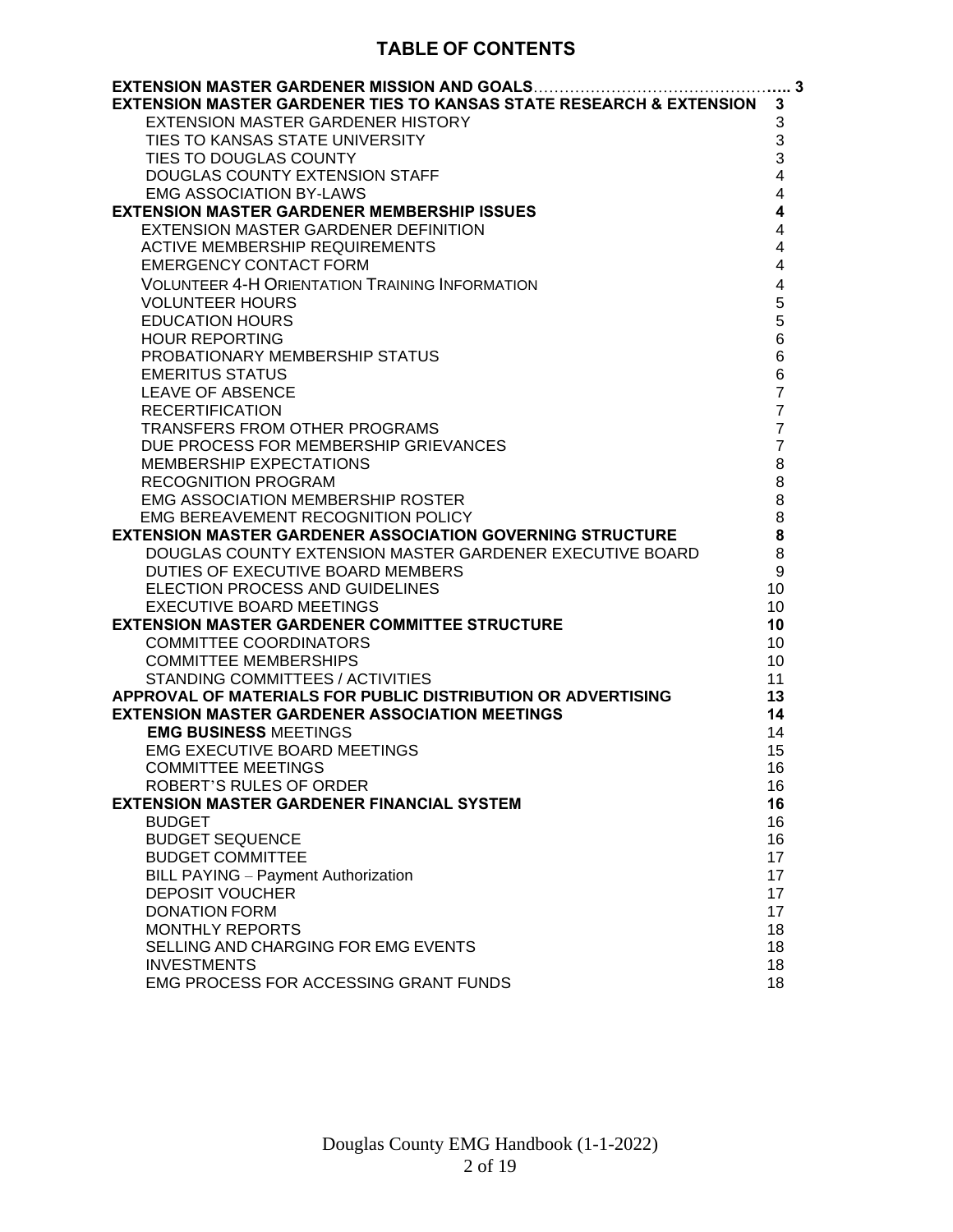# **EXTENSION MASTER GARDENER MISSION AND GOALS**

The mission of the Douglas County Extension Master Gardener Association (EMG) program is to share research-based, horticultural information with the residents of Douglas County, in partnership with K-State Research and Extension.

The EMG volunteer program is open to any Douglas County resident or resident of a neighboring county that does not have its own EMG program and who has the time and desire to donate volunteer hours to the EMG program. The EMG volunteer program creates opportunities for gardeners to learn more about horticulture and to share that knowledge with others. The program training covers all the basic areas of horticulture. Instructors are Kansas State University professors, local gardening experts, and staff of cooperating agencies. Examples of subjects studied include plant biology, growing fruits and vegetables, flower gardening, lawn care, insect and disease control, indoor gardening, wildlife damage control and prevention, landscape management and design.

K-State Research and Extension provides horticulture training. In return, each trainee is required to donate volunteer time to the Douglas County Extension horticulture programs. To become a certified EMG volunteer, the new trainee must complete 40 hours of approved volunteer work. After the first year of training and volunteering, volunteers are required to give at least 30 hours of service, as well as attending 10 hours of Advanced Education each year.

Volunteers engage in a variety of gardening activities that benefit the community, as well as families and individuals. Examples include answering telephone questions on the Horticulture Hotline, answering gardening questions and providing information about the program at the local Farmer's Market, working with youth to nurture interest in gardening, giving presentations to organizations, and coordinating with other groups to further local horticultural knowledge.

# **EXTENSION MASTER GARDENER TIES TO K-STATE RESEARCH AND EXTENSION**

# *Extension Master Gardener History*

The original group of Extension Master Gardeners (EMG) in Douglas County was formed by Earl Van Meter, Director of County Extension. He also was the County Extension Agent - Horticulture. In 1988, the EMG group was reorganized by Dennis Bejoit, Director of County Extension, and the County Extension Agent - Horticulture. At this time the EMGs were part of the Douglas County Extension Council. On March 14, 2001, the Douglas County EMG members voted to become the Douglas County Extension Master Gardener Association and the Association became a "not-forprofit" 501c(3) organization. On March 26, 2014, the EMG Executive Board voted to move the EMG Association under the umbrella of the Douglas County Extension Council.

#### *Ties to Kansas State University*

The goal of the Douglas County EMG Association is to support the work of K-State Research and Extension. All projects of the EMG program are located in Douglas County and are in compliance with the objectives and policies of Kansas State University.

#### *Ties to Douglas County*

The Douglas County EMG Association is organized as a not-for-profit organization. Members are non-paid employees that operate under the authority of K-State Research and Extension. The County Extension Agent - Horticulture is the trainer, advisor, and liaison for the organization, and the Advanced Education programs address relevant county issues.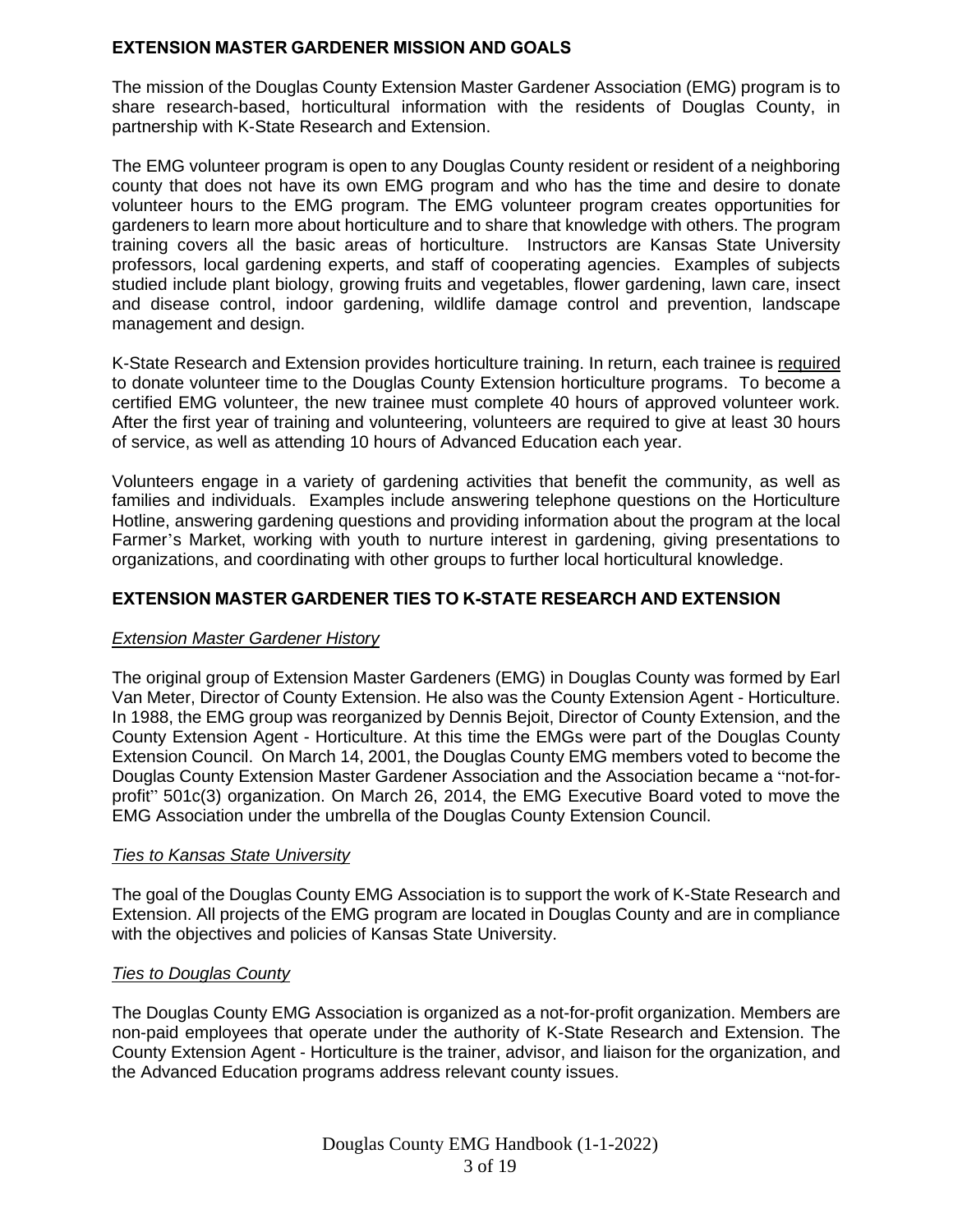# *Douglas County Extension Staff*

Various personnel at the K-State Research and Extension - Douglas County office provide help and support to the Extension Master Gardener Program (see Appendix A for names of current staff).

#### *Extension Master Gardener Association By-laws*

A copy of the EMG Association By-laws is kept on file at the Douglas County Extension office. A copy can also be downloaded from the K-State web site, http://www.douglas.k-state.edu.

#### **EXTENSION MASTER GARDENER MEMBERSHIP PROGRAM**

#### *Extension Master Gardener Definition*

EMG's are trained volunteers residing in Douglas County or resident of a neighboring county that does not have its own EMG program. To be eligible, community members must successfully complete the approved training offered by Kansas State University and K-State Research and Extension. This certification is restrictive in nature, in that it is valid only when the individual is participating in the EMG program.

#### *Active Membership Requirements*

Membership consists of certified EMG volunteers who are willing to actively promote the mission statement of the Association. Membership is open to all individuals regardless of race, color, gender, age, handicap, or national origin. To be a certified member in good standing, an EMG must satisfactorily complete the prescribed hours of instruction and volunteer commitment. A copy of that agreement is included as Appendix B.

"Active" status is issued to those who make a commitment to participate in the program for the coming year and have completed a minimum of thirty (30) volunteer hours and ten (10) Advanced Education hours. See Appendix C for the Volunteer and Education Guidelines and Reporting.

#### Emergency Contact Form

EMG's may submit and have retained in a confidential sealed file, an Emergency Contact Form. This information will remain in the sealed envelope until an emergency occurs requiring its use. The sealed envelopes will be retained by the Douglas County Extension Agent – Horticulture.

#### Volunteer 4-H Orientation Training Information

All committee participants who work with youth such as the School Partnerships/Jr. Master Gardener Program and are involved in two or more sessions with the same group of youth, are required to participate in Volunteer 4-H Orientation Training. This program is administered by K-State Research and Extension and is available at the Douglas County Extension Office. The program consists of an online form and a series of short videos. A background check is part of this program. There is no cost involved. A renewal of this profile is required on a yearly basis.

#### Volunteer Hours

To remain active, each EMG member must complete thirty (30) hours of volunteer work each year. EMG volunteers are viewed as non-salaried employees in order to be considered under the Kansas Tort Claims Act for recommendations/advice. Thus, anything the EMG's do is part of the local educational program.

Douglas County EMG Handbook (1-1-2022)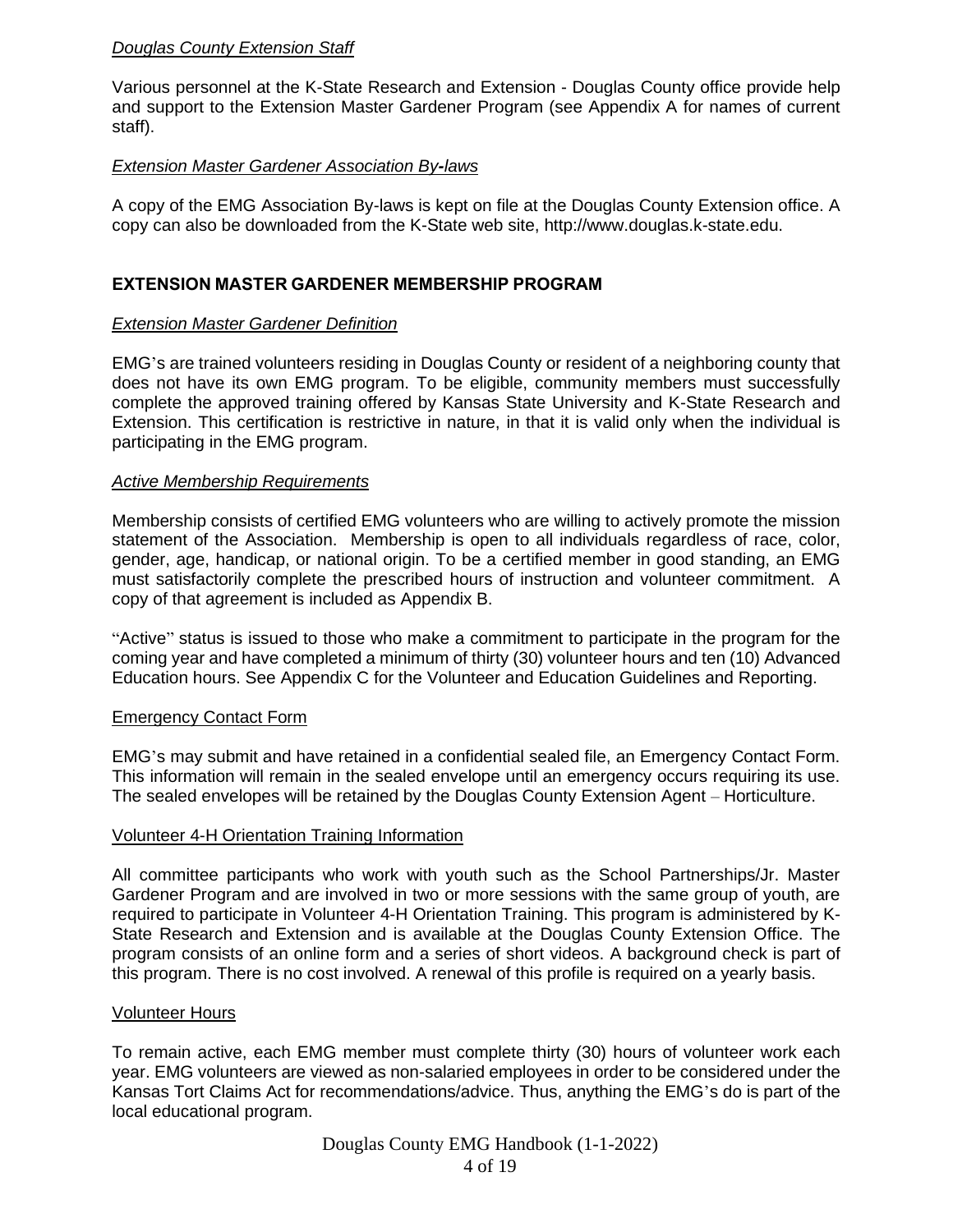Volunteer hours should be recorded for the following:

**Direct activities**, including:

- Educational presentations
- Development of educational materials
- Other educational events and activities specifically supported by the Extension (for example, volunteering at the Douglas County fair in the Horticulture/Agriculture display building)
- Activities of EMG committees such as the Demonstration Gardens, Garden Tour, or Garden Show
- Horticulture Hotline

**Indirect activities**, including:

- EMG Executive Board officers preparing for and attending Executive Board meetings, as well as preparing meeting minutes, working with financial records, etc.
- Administrative tasks in preparing for monthly business (assembling the agenda, preparing the newsletter, preparing committee reports if you are the coordinator, etc.)
- Committee meetings to plan EMG activities and events

Attendance at EMG Business meetings and Executive Board meetings count toward volunteer hours. Travel time to and from all EMG activities also counts toward volunteer hour totals. The Advanced Education program held after the monthly Business meeting may be reported as Advanced Education hours. Hours are tracked for K-State Research and Extension purposes at www.ksuemg.org.

EMG volunteer activity includes two distinct elements:

- (1) EMG volunteers are involved in learning and sharing horticultural knowledge. EMG activities contain educational value
- (2) EMG's enjoy volunteering with others and working collectively to learn and form social networks. EMG volunteer projects are group oriented

# **Cooperative activities:**

EMGs may partner with other groups, organizations, or agencies in a mutually beneficial activity. These activities should follow the EMG Association mission, and be supported by the Douglas County Extension Agent – Horticulture and the Executive Board. If an EMG holds membership in both groups, the volunteer hours apply only to one.

EMG volunteers should never be used as "general labor" unless there is a very clear educational or public relations value to the activity.

**Exceptions:** EMGs may be asked to support a special event or activity, or provide assistance to salvage an important project. These one-time events may not clearly support our mission but may reflect positively on the EMG Association. The Douglas County Extension Agent – Horticulture will determine if the activities count toward volunteer hours.

#### Education Hours

The K-State Research and Extension program does not mandate an ongoing Advanced Education requirement for EMGs. This requirement is added at the discretion of individual counties or districts. To this end, to maintain active membership, Douglas County EMGs must complete 10 hours of advanced education each year. The curriculum of the Advanced Education

Douglas County EMG Handbook (1-1-2022)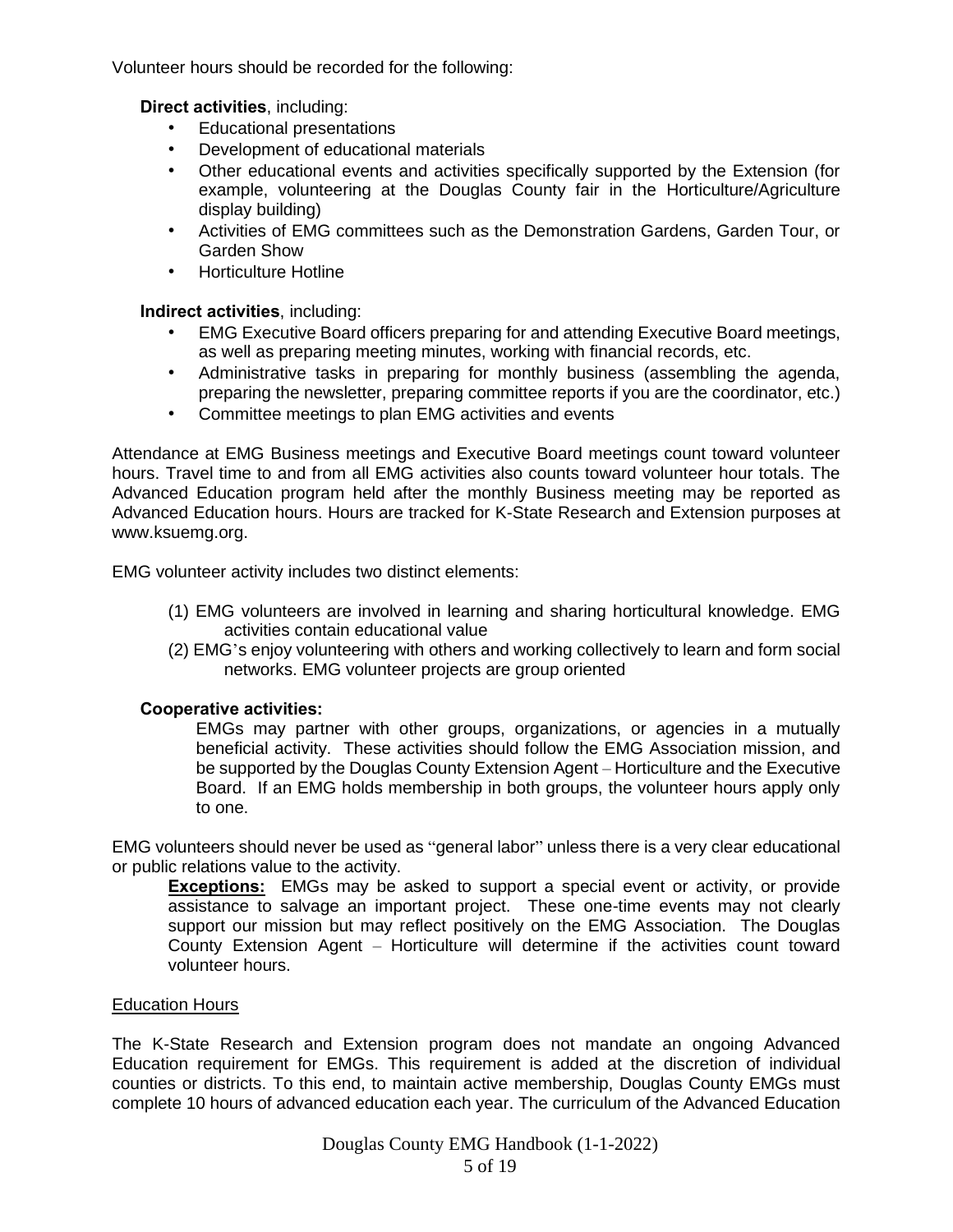program is determined by both an Advanced Education Committee and Douglas County Extension Agent - Horticulture.

**What counts as education hours:** As is the case with volunteer hours, the first benchmark in deciding what counts as EMG education is, "Does this activity support the EMG Advanced Education program?" Only education input provided by a K-State Research and Extension representative, certified EMG, or some other party approved by K-State Research and Extension will count toward the education requirement. This includes programs presented by Douglas County EMGs, any other county's EMGs, university faculty, or annual presentations at the state Advanced Master Gardener Training Sessions . Members who volunteer three (3) hours on the Horticulture Hotline may elect to count one (1) of those hours as Advanced Education.

**Exceptions:** If EMGs attend educational presentations other than regular monthly Advanced Education programs or the K-State Advanced Master Gardener Training Sessions, the education experience may be approved for credit by the Douglas County Extension Agent – Horticulture or EMG Coordinator

EMGs are encouraged to take advantage of the educational opportunities offered by the monthly Douglas County EMG Advanced Education programs and the K-State Advanced Master Gardener Training Sessions. This ensures consistency in education, and the group-learning process also offers some value in retaining and sharing the information delivered through the process of Advanced Education.

#### *Hour Reporting*

The K-State Research and Extension Master Gardener Program has developed a website database for the recording of volunteer hours and education hours. This is the preferred method of recording member hours. The website is [https://ksuemg.org/.](https://ksuemg.org/) See Appendix C, Volunteer and Education Guidelines and Reporting, for the current categories and sub-categories.

#### Probationary Membership Status

In the event a member has not completed the required education and volunteer hours to remain an active member, they will be placed on probationary status. A member may remain on probationary status for one year before being dropped from membership. In the probationary year the deficient hours must be made up in addition to the 30 hours of volunteer work and 10 hours of Advanced Education, required for active membership for that same year. Members with special circumstances must communicate directly with the Douglas County Extension Agent - Horticulture regarding membership status.

#### Emeritus Status

- 1) Emeritus status is for a member who is active and in good standing, but has restrictions that limit his or her active participation in the organization.
- 2) For an EMG to be granted Emeritus status, the following must occur:
	- a) The EMG must request Emeritus status in a letter to the Douglas County Extension Agent – Horticulture or EMG Coordinator.
	- b) The EMG must have been an active member for a minimum of five years.
	- c) The EMG must have completed more than 1,000 volunteer hours.
	- d) The EMG Executive Board and Douglas County Extension Agent Horticulture must approve the change in status.

Douglas County EMG Handbook (v1-01-2022) 6 of 19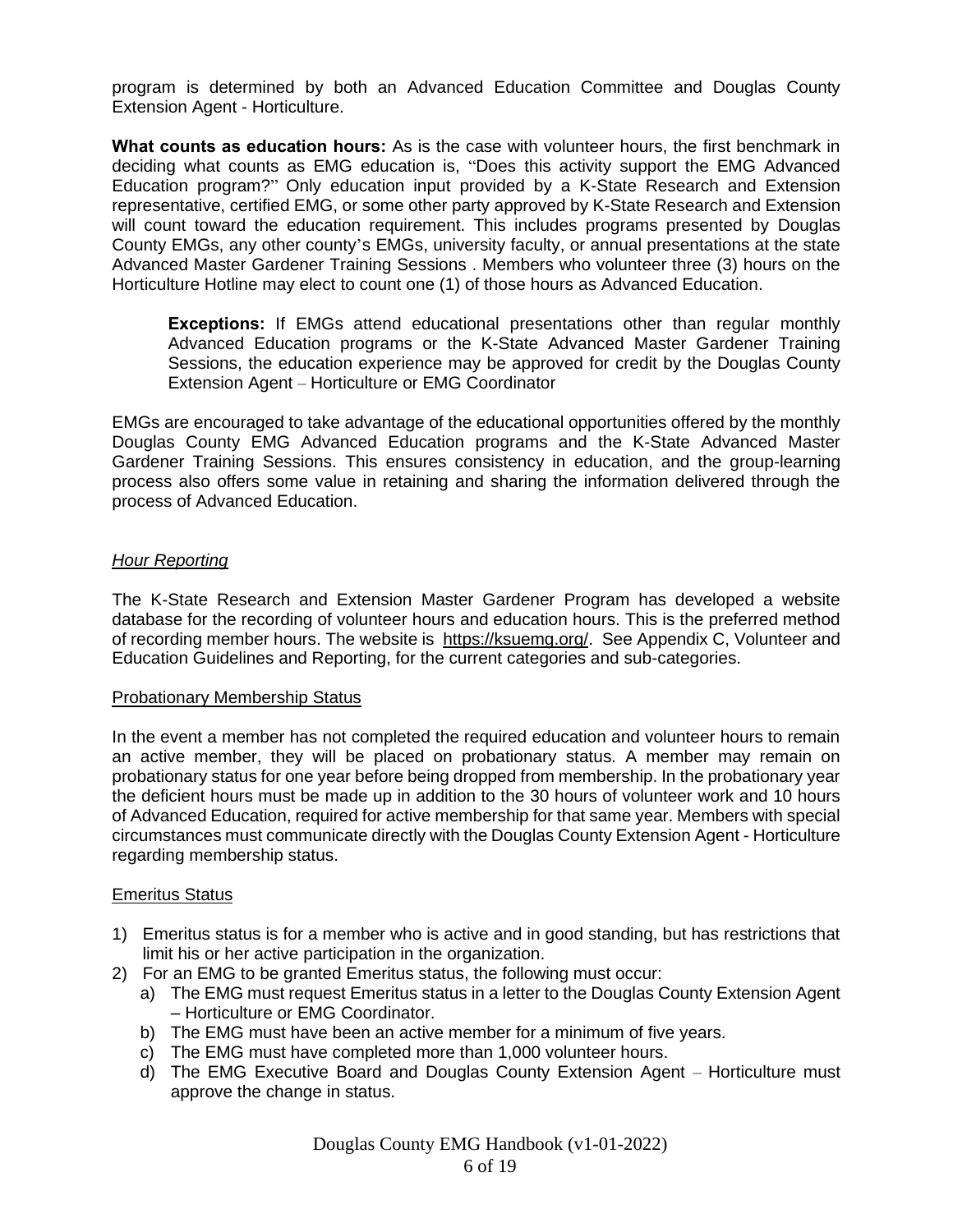- 3) Emeritus status comes with all of the rights of active membership, except for the ability to hold office. Emeritus EMGs do not need to complete volunteer or education hours but otherwise may participate fully in all EMG activities as a Douglas County EMG. Emeritus members are requested to report their volunteer hours.
- 4) An Emeritus member who is once again able to participate as an active member may request a return to active status in writing to the Executive Board.
- 5) At their discretion, the Executive Board and the Douglas County Extension Agent Horticulture or EMG Coordinator, emeritus status may be granted if all four conditions are not met.

#### Leave of Absence

Up to one year's leave of absence may be granted to any member who desires to continue as an EMG but cannot fulfill the volunteer or education hour commitments for whatever reason. Leave of absence must be requested in writing to the Executive Board, which will grant the status and excuse the member from attendance at all meetings and functions. The member may return at the end of the leave with no penalty in terms of volunteer or education hours but will be expected to complete prorated volunteer and education hours corresponding to the remainder of the year.

#### **Recertification**

A former EMG may become reinstated by a satisfactory completion of a recertification program prescribed by and with the approval of the Douglas County Extension Agent - Horticulture.

#### Transfers from Other Programs

A transfer EMG must be approved and certified by the Douglas County Extension Agent - Horticulture.

#### Due Process for Membership Grievances

The title *"Extension Master Gardener"* may be used exclusively by the Kansas State University Extension Master Gardener Program. EMGs may use the title only when performing unpaid, volunteer educational activities. Along with active participation, EMGs will uphold certain standards while volunteering. *The following behaviors will not be tolerated and may result in dismissal from the EMG Association pending due process*.

- Possession or use of alcohol or illegal drugs in the workplace or on job assignments outside the Extension office.
- Abuse or theft of public or personal property.
- Sexual harassment, misconduct, or verbal abuse.
- Public possession or use of weapons or firearms in the workplace.
- Defamation of the organization.
- Creating an implied or outright Kansas State University endorsement of any product or place of business.
- Misrepresentation of sources of information or consistently giving out incorrect information.

All active and probationary status EMGs may appeal decisions made on their membership status. Appeals must be made in writing within five business days of the notification of the decision. Written appeals and all supporting materials must be at the K-State Research and Extension - Douglas County office by the end of the fifth business day. A meeting headed by the Douglas

> Douglas County EMG Handbook (v1-01-2022) 7 of 19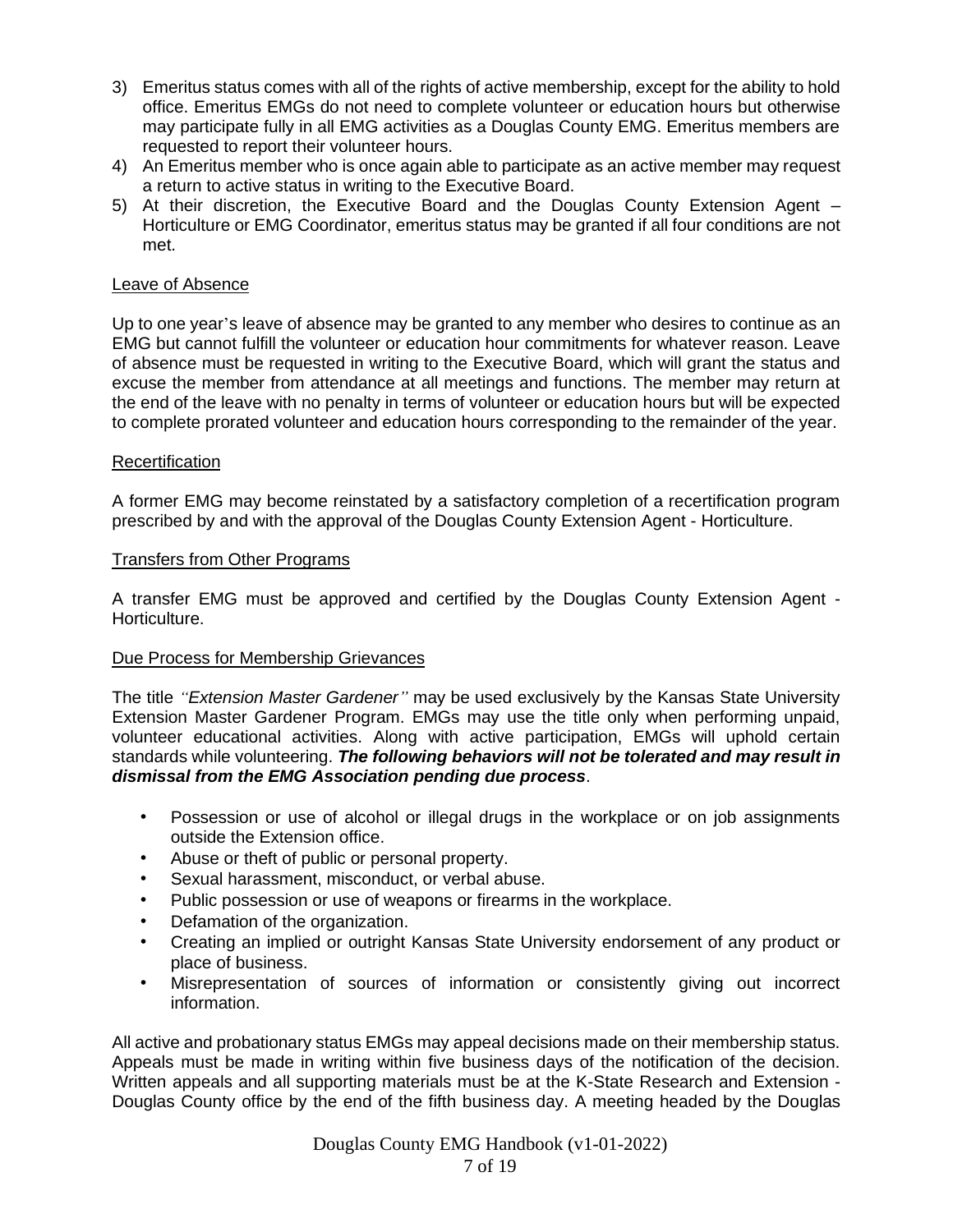County Extension Agent - Horticulture will be called to review the appeal. The committee will consist of the Douglas County Extension Agent – Horticulture, the Horticulture Program Assistant, the EMG President or Vice President, and two active EMG members. The two active EMG members will be selected by mutual agreement between the committee and appealing member. Membership status will be voted on at the meeting. All parties will receive written confirmation of the decision within five business days.

# Membership Expectation*s*

Every EMG should be an active member of at least one committee established by the Association. The Committee and Activity Interest form may be found in Appendix D.

#### Recognition Program

EMGs held the first annual Recognition Program in December 2001. Recognition awards include acknowledgment of current class graduates, significant class anniversaries, and special awards. These awards include Master Garden of the Year and recognition of special service provided by community members to Douglas County Extension Master Gardeners. The recognition program is now an annual event.

#### EMG Association Membership Roster

The membership roster for the EMG program is the responsibility of the EMG Executive Board and maintained by the EMG Coordinator. This list is used for tracking membership information and for member communication.

New members will be added after completion of classroom training.

#### EMG Bereavement Recognition Policy

A card will be sent by the Executive Board to acknowledge the death of a member, a member's spouse, or a member's child.

# **EXTENSION MASTER GARDENER ASSOCIATION GOVERNING STRUCTURE**

#### Douglas County Extension Master Gardener Executive Board

The EMG Association is governed by a membership elected Executive Board. Active EMGs are eligible to serve as Executive Board members. Current Executive Board officers are listed in Appendix E.

Elected Offices include: President Vice President **Secretary Treasurer** Coordinator of Public Relations Members-At-Large New Class Representative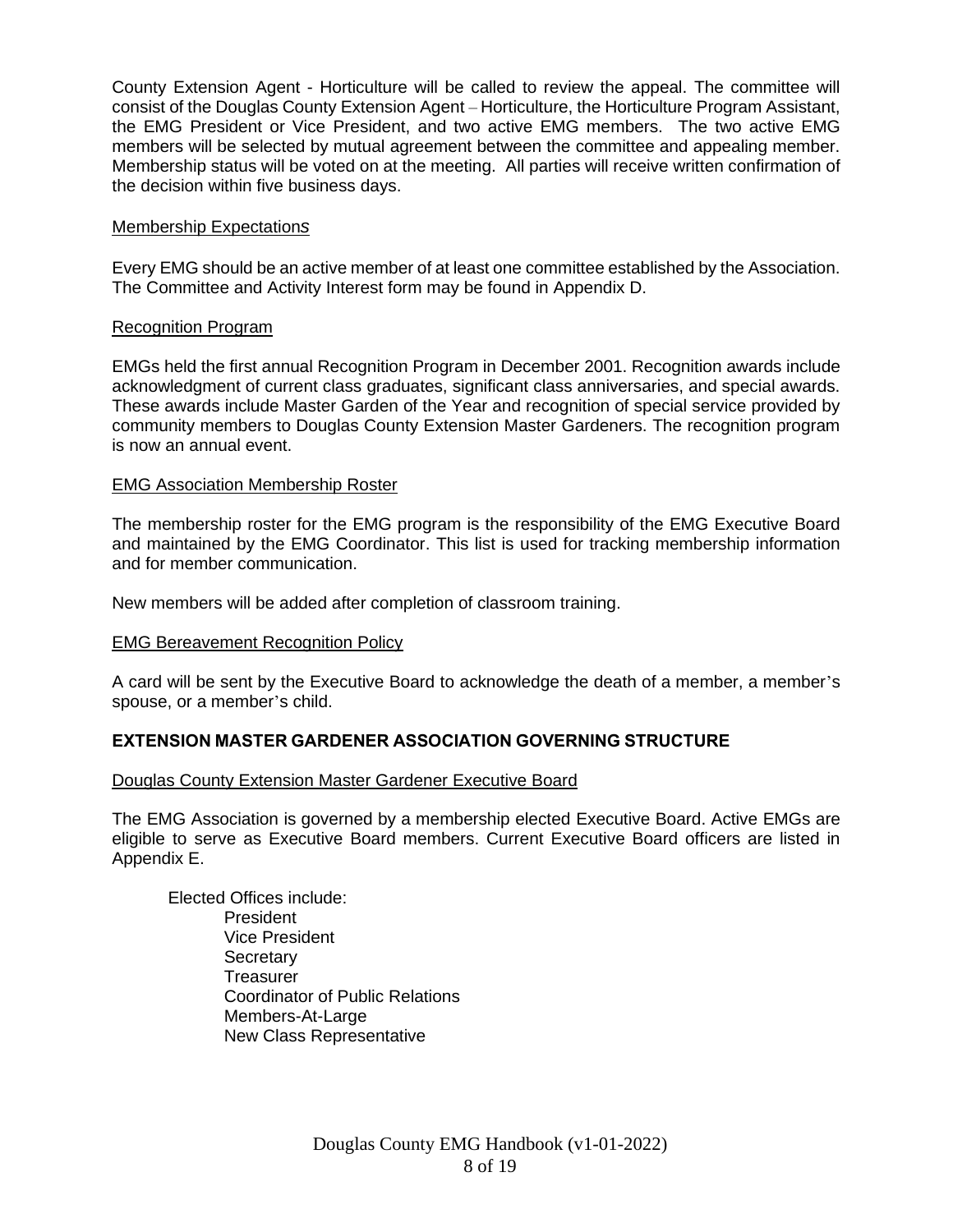#### Duties of Executive Board Members

- A. President: The President shall preside at all Association meetings, appoint the coordinators of all standing and special committees, and perform such other duties as are outlined in the By-Laws or as directed by the Association membership. The President shall serve as Activity Coordinator.
- B. Vice President: The Vice-President shall perform the duties of the President when that officer is absent. This officer shall serve as coordinator of the Advanced Education Program committee and work closely with the President to operate the total program. The Vice President shall maintain the current copy of the By-Laws, the Handbook, and the Handbook Appendices.
- C. Secretary: The Secretary shall be both Recording and Corresponding Secretary, keeping the minutes of all Association meetings, and taking care of all correspondence as needed, including sympathy, get well, and congratulatory cards when appropriate.
- D. Treasurer: The Treasurer shall be custodian of all financial documents, including deposit, expense, and donation forms, for the Douglas County Extension Master Gardener Association. All original forms shall be given to the Treasurer for Executive Board approval before submitting to the Douglas County Extension Council for payment and deposit each month. A copy of such forms shall be kept by the Treasurer for the purpose of reporting receipts and disbursements as they affect the Budget. A report shall be given at the monthly Executive Board meeting showing the reconciliation of the EMG accounts with the Douglas County Extension Council accounts. The fiscal year shall be from the first day of January to the last day of December. A year-end report shall be given at the February Executive Board meeting.
- E. Coordinator of Public Relations: The Coordinator of Public Relations shall use social media platforms (including but not limited to, Facebook, Instagram and the website) and other media to disseminate information regarding upcoming events, research-based information, EMG committees, and member profiles. This person monitors social media to affirm the Association and its activities are well represented to Douglas County, Kansas State University, and the State of Kansas.
- F. Members-At-Large: The Members-at-Large, at least two (2), or one (1) for each 50 active EMG members**,** will represent the membership at EMG Executive Board meetings. Active members include Active, In-Training, and Emeritus Members. Members-At-Large will act as liaisons of various Standing Committees. The count of members will be done early in September of each year. In addition, a New Class Representative will be elected from the current graduating class to serve one year on the Executive Board and have full voting privileges.

Each outgoing officer must deliver to his or her successor all books, records, and papers pertaining to that office at the January Executive Board meeting.

Members of the Executive Board who miss three (3) consecutive meetings or five (5) total annually shall be considered as having resigned from the Executive Board. Absences may be excused for exceptional circumstances.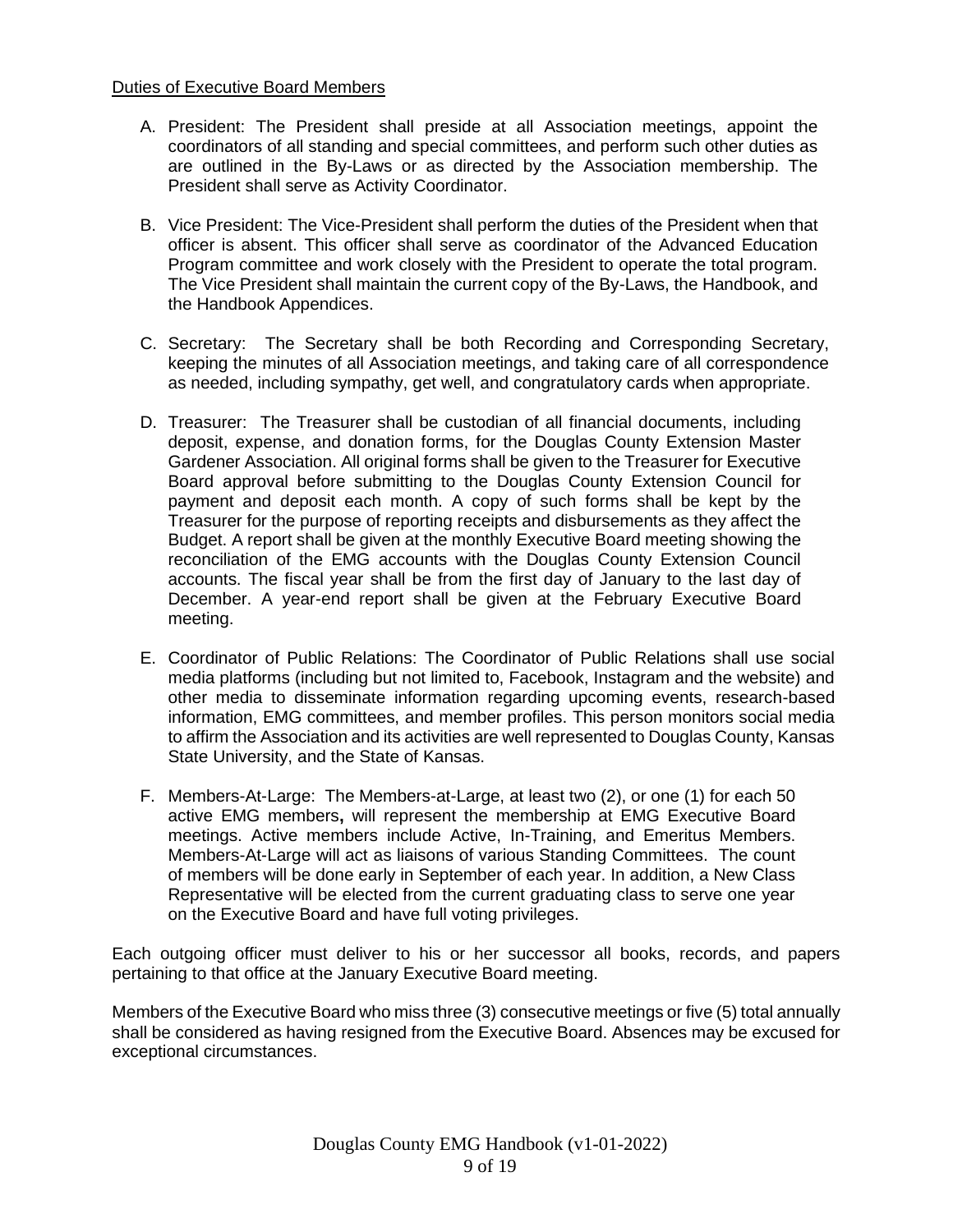In addition to its other responsibilities, the EMG Executive Board oversees the long range plan and reviews it on at least a three year rotation plan. The long range plan includes the Association's Mission Statement, Vision Statement, Goals and Action Plans.

#### Election Process and Guidelines

A nominating committee of three will be appointed by the President at the August monthly meeting.

The nominating committee will present the slate of nominees to the Executive Board at the October Executive Board meeting. The nominating committee also will present the slate of nominees at the October Business meeting. Nominations will remain open until the final vote. Voting at the November Business meeting shall be by a show of hands or by written ballot, at the discretion of the President. A simple majority of members present will elect. In the event there is but one candidate for any office, the voting may be by voice.

The nominee for New Class Representative will be determined by the current year's training class.

Term of office will be one year that begins on January 1. No Executive Board member will be eligible to serve in the same office more than two (2) consecutive terms, but may serve in another office. An outgoing President or Treasurer agrees to serve in an advisory capacity, as needed, for the first quarter of the following year.

Should a vacancy occur in the office of President, the Vice President shall automatically assume that office for the duration of the term. Another Vice President shall be elected as soon as possible. This and other vacancies occurring during the term of office shall be filled by a vote of the EMG members following notification at the next Business meeting.

Non-compliance with K-State Research and Extension policies, as stated in the volunteer contract (Appendix B), will require an Executive Board member to be terminated from that office.

#### Executive Board Meetings

Executive Board meetings will be scheduled monthly. Additional meetings may be scheduled as needed. See Appendix F for meeting dates.

#### **EXTENSION MASTER GARDENER COMMITTEE STRUCTURE**

#### Committee Coordinators

Committee Coordinators agree to assume primary responsibility for the work of each committee. Committee Coordinators are responsible to submit annual budget requests to the Budget Committee in October. See Appendix I for current year budgets.

#### Committee Memberships

Members are expected to serve on at least one committee. Members wishing to participate should contact the appropriate Coordinator, Douglas County Extension Agent – Horticulture, Douglas County Horticulture Program Assistant, or any EMG Executive Board Member. Special project committees are occasionally created to complete an unanticipated task.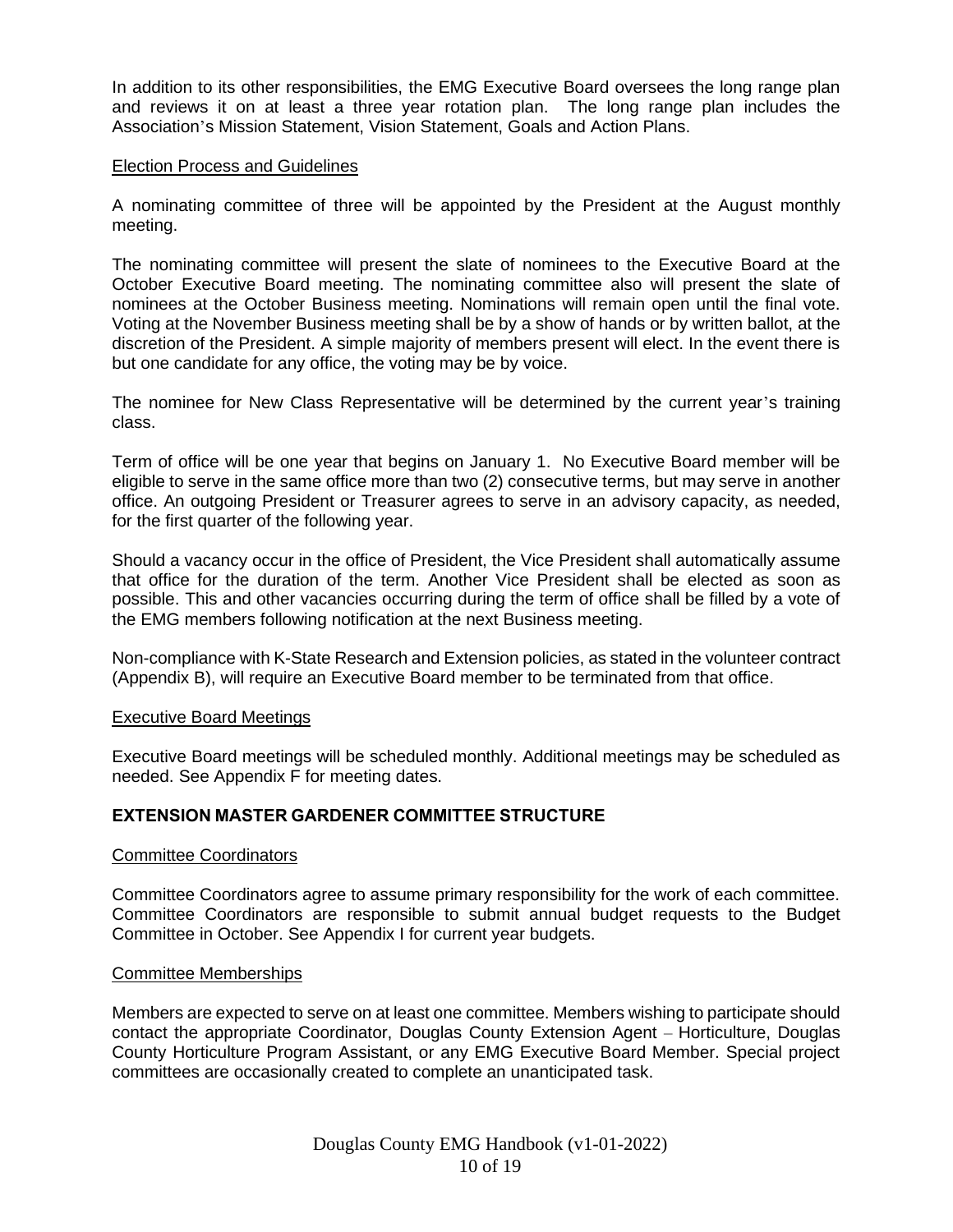#### Standing Committees / Activities

The Executive Board, with input from the EMG membership, will establish priorities. This process determines which projects and committee work is important to the group and the community that it serves. This work serves as the basis for decision making each year. Priorities for the current year are found in Appendix M. The following standing committees have been established, and the function of each committee has been approved by the membership. Special committees may be established to work on a short-term and/or special event or project. See Appendix I for EMG budget. Complete Position Descriptions for each of the coordinators are available at the https://www.douglas.k-state.edu/ website under Lawn and Garden/Master Gardeners.

#### **Advanced Educational Programs**

Purpose: The committee coordinated by the Executive Board Vice President, plans and arranges the monthly Advanced Education Programs for the following year. Coordinates current speakers, arranging for presentation devices and speaker handouts.

#### **Demonstration Gardens**

Purpose: The current demonstration gardens include the EMG Fairgrounds Demonstration Gardens (Douglas County Fairgrounds, 2110 Harper Street, Lawrence), the Monarch Watch Waystation #1 (KU West Campus, 2021 Constant Avenue, Lawrence), the Eudora Garden (9th & Main Streets, Eudora), Tom Swan Park (High Street and 8th Street, Baldwin City), and the KU Native Medicinal Plant Research Garden (1865 E. 1600 Road, Lawrence). These committees will work to maintain the Douglas County demonstration gardens and share K-State Research and Extension-based horticultural information with the public.

#### **Farmers Market**

Purpose: The coordinators will function as the liaison between the EMG Association and the Downtown Lawrence Farmers' Market. The committee will staff a booth at the market each Saturday during the market season. EMG volunteers will provide information about current horticulture issues, assist in answering horticulture questions, and promote the EMG program and its activities.

# **Garden Art Development**

**Purpose:** Garden art development and sales are many times held in conjunction with planned events of the Association. The committee is responsible for developing garden art for these events. The proceeds of the sales add to the income of the Association.

#### **Garden Show**

Purpose: The Garden Show is held at the Douglas County Fairgrounds every evennumbered year. During the Garden Show, EMGs share gardening practices and researchbased horticultural information with the attending public. The Garden Show also provides an opportunity to sell plants, food or crafts, to add to the income of the Association. Garden show activities include but are not limited to workshops, educational booths, plant sale, craft sale, and garage sale.

#### **Garden Tour**

Purpose: The committee plans and hosts the EMG Garden Tour, held every oddnumbered year. They select the gardens for the Tour and work with garden owners throughout the event. The committee includes a number of subcommittees that work on various aspects of the Tour.

#### **Garden Tour selection**

Douglas County EMG Handbook (v1-01-2022) 11 of 19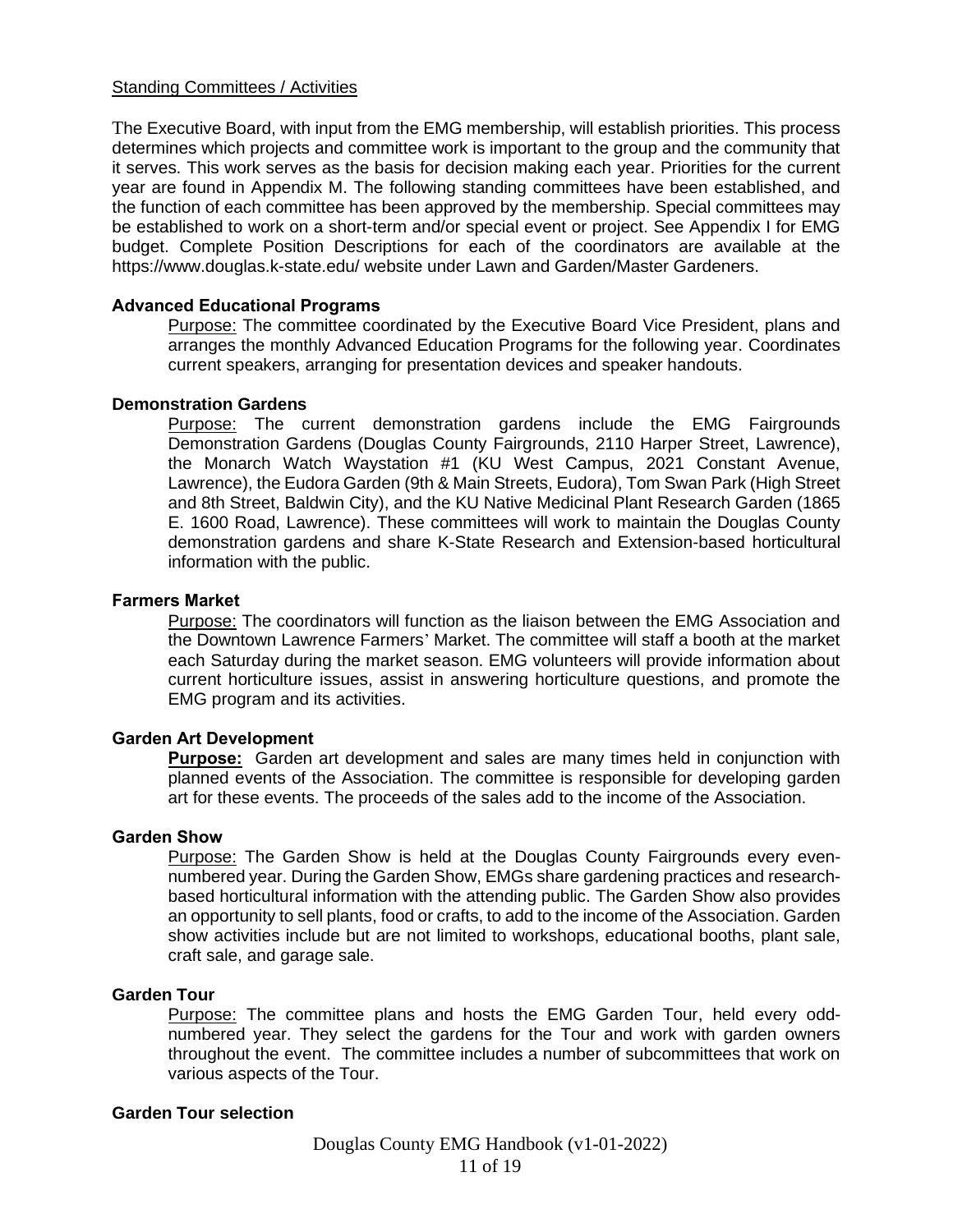Purpose: The Garden Tour Selection committee selects the gardens that will be included on the Garden Tour in the year prior to the Garden Tour (even-numbered years). Committee members nominate and/or solicit nominations for gardens to be included on the tour. Committee members then work with garden owners to establish an understanding of garden tour protocols and activities. Garden Tour Selection committee members need not serve on the Garden Tour committee.

#### **Historian**

Purpose: The EMG historian maintains a scrapbook of events including photographs, newspaper articles, printed programs and other items chronicling the activities of the Douglas County EMGs. Each year items from committee notebooks that are deemed important to the group's ongoing history (important correspondence, etc.) are kept in this central history file. The historian keeps the membership biography book up-to-date.

#### **Hoop House**

Purpose: The Hoop House committee coordinates the maintenance of and activities in the EMG Hoop House. The committee initiates activities or reserves space for other committees that wish to use the hoop house. The Hoop House committee is not responsible for individual member projects or projects initiated by other committees (e.g. watering, pest control, weeding, etc.)

#### **Horticulture Hotline**

Purpose: The committee provides research based horticultural information on gardening questions and concerns of the public. The Douglas County Extension Agent – Horticulture provides relevant information throughout the season and works with the coordinator(s) to provide hotline training. The coordinator(s) maintains the Resource Library that includes audio-visual materials and educational tools for EMG educational uses.

#### **Hospitality Committee (formerly Social Committee)**

Purpose: The committee plans and organizes many of the social networking functions of the EMG Association, including the year-end Awards and Recognition Dinner. The Coordinator also organizes donations of treats for Business meetings.

#### **Jr. Master Gardener**

Purpose: The committee works on special projects in partnership with schools in Douglas County. The committee approves the formation of new partnerships and establishes parameters for EMG participation. The Coordinator(s) maintains consistency and communication across projects.

#### **Library Programs**

Purpose: The committee provides research-based horticultural presentations to the library patrons. Committee members develop and present specific topics to children and adults as requested. The committee coordinator schedules times and dates of presentations.

#### **New Class Mentoring and Training Support**

Purpose: The committee works with the New Class training to introduce the class to the EMG organization and to assist the Extension Agent – Horticulture with the training program. EMG mentors help the trainees get acquainted with the EMG program, its activities, and membership guidelines. The committee also works with the Douglas County Extension Agent – Horticulture to enhance basic training activities in support of the required training topics.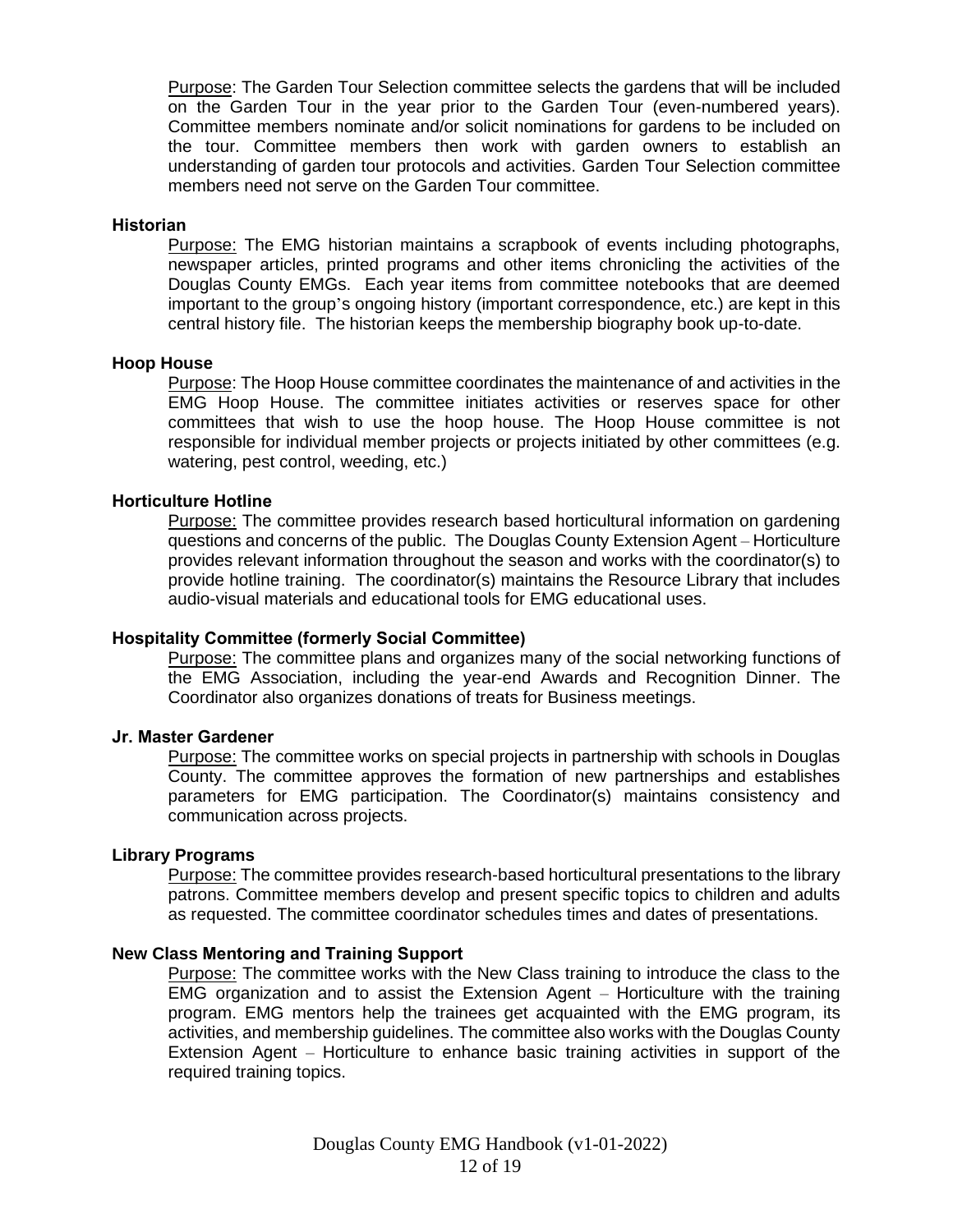#### **Newsletter**

Purpose: The newsletter editor/committee solicits materials for the monthly EMG Update and, in coordination with the EMG Coordinator, publishes the e-newsletter. At a minimum, the Update includes information on upcoming advanced education programs, committee activities, and volunteer needs.

#### **Plant Sale**

Purpose: The committee organizes public and member plant sale events. The proceeds from plant sales add to the income of the Association.

#### **Produce Distribution Program**

Purpose: The committee supports the collection of fresh produce from local growers for community food pantries. The program helps include fruits and vegetables for the local hunger relief efforts of Douglas County.

#### **Public Relations Committee**

Purpose: The committee works with the chair to use social media platforms (including but not limited to, Facebook, Instagram and the website) and other media to disseminate information regarding upcoming events, research-based information, EMG committees, and member profiles.

#### **Resource Library**

Purpose: The Resource Librarian maintains and updates the resource library which includes books and materials for EMG home use and the reference library for the Horticulture Hotline.

#### **Speakers Bureau**

Purpose: The committee provides research-based horticultural presentations to the community. Committee members develop and present specific topics to various organizations and the general public as requested. The committee coordinator schedules times and dates of presentations.

Ad hoc projects will be evaluated for appropriateness by the Douglas County Extension Agent - Horticulture and the Executive Board.

#### **APPROVAL OF MATERIALS FOR PUBLIC DISTRIBUTION OR ADVERTISING**

Materials prepared by committees or individuals must be approved by the Douglas County Extension Agent - Horticulture. **Kansas State University requirements** are outlined below:

- **Bulletins/Flyers/ Booklets/etc. published by Kansas State University** may be handed out at EMG events. If copied, they must be copied in their entirety with all credits, publication dates, document numbers, and legal statements included. Most are offered free of charge. A few Kansas State University publications are offered to residents for a minimal fee. Fees are determined by the Douglas County Extension Office.
- **Handouts created specifically for EMG events** need to contain the equal opportunity statement, the K-State Research and Extension wordmark, the Douglas County Extension contact information, and the Master Gardener logo (See Below).
- The following statement must be included on all tickets and advertising: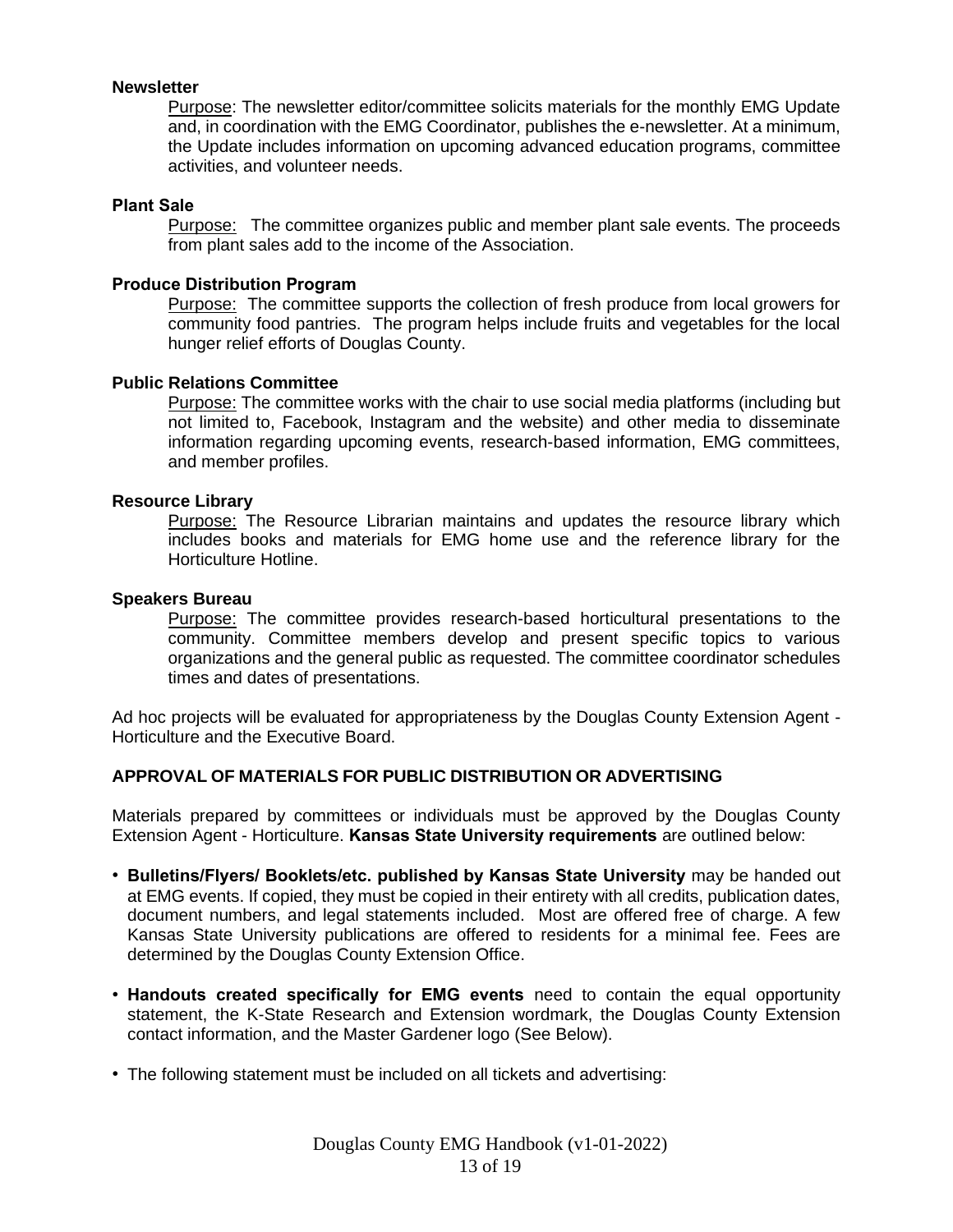*K-State Research and Extension is committed to making its services, activities, and programs accessible to all participants. If you have special requirements due to a physical, vision or hearing disability, or a dietary restriction please contact the Horticulture Agent at 785-843-7058.* 



Master Gardener Douglas County

K State Research and Extension – Douglas County 2110 Harper Street, Lawrence KS, 66046, 785-843-7058 [http://www.douglas.ksu.edu](http://www.douglas.ksu.edu/)

K-State Research and Extension is an equal opportunity provider and employer. \_\_\_\_\_\_\_\_\_\_\_\_\_\_\_\_\_\_\_\_\_\_\_\_\_\_\_\_\_\_\_\_\_\_\_\_\_\_\_\_\_\_\_\_\_\_\_\_\_\_\_\_\_\_\_\_\_\_\_\_\_\_\_\_\_\_\_\_\_

# **Kansas State University requirements**

K-State Research and Extension has the following guidelines for placing the wordmark on all communication materials:

- The wordmark must appear on the front of all printed materials and digital files.
- It is preferred that the wordmark appear in the top half of printed materials.

The K-State Research and Extension wordmark must be large enough that its text can be read. **The minimum size allowed for the wordmark in all communications is 1 1/4 inches wide.** The wordmark must be re-sized proportionally and cannot be combined into a single graphic with other groups' logos or graphic elements. In addition, the full name of the organization must appear on all printed and digital publications. The organization's full name is:

# **Kansas State University Agricultural Experiment Station and Cooperative Extension Service**

The K-State Research and Extension wordmark must appear on all printed materials, including newsletters, brochures, or fliers. It must also appear in digital media, such as websites and PowerPoint presentations. The wordmark identifies the organization as a representative of the knowledge base of Kansas State University and the land-grant system, as well as a partner with Kansas citizens and campus groups.

# **DOUGLAS COUNTY EXTENSION MASTER GARDENER ASSOCIATION MEETINGS**

#### EMG Business Meetings

Business meetings are open to all membership. Meetings held monthly except in December, are followed by an Advanced Education program. Dates for these meetings are determined by the Executive Board. The meeting schedule, as well as the Advanced Education programs for the current year are listed in Appendix H.

The following outline has been established as a sample agenda for the EMG Business meeting. Committee Coordinators or members who wish to add items to the agenda are to contact an Executive Board member prior to the Business meeting. Minutes of the Business meeting are published in the next *Update* (monthly newsletter).

> Douglas County EMG Handbook (v1-01-2022) 14 of 19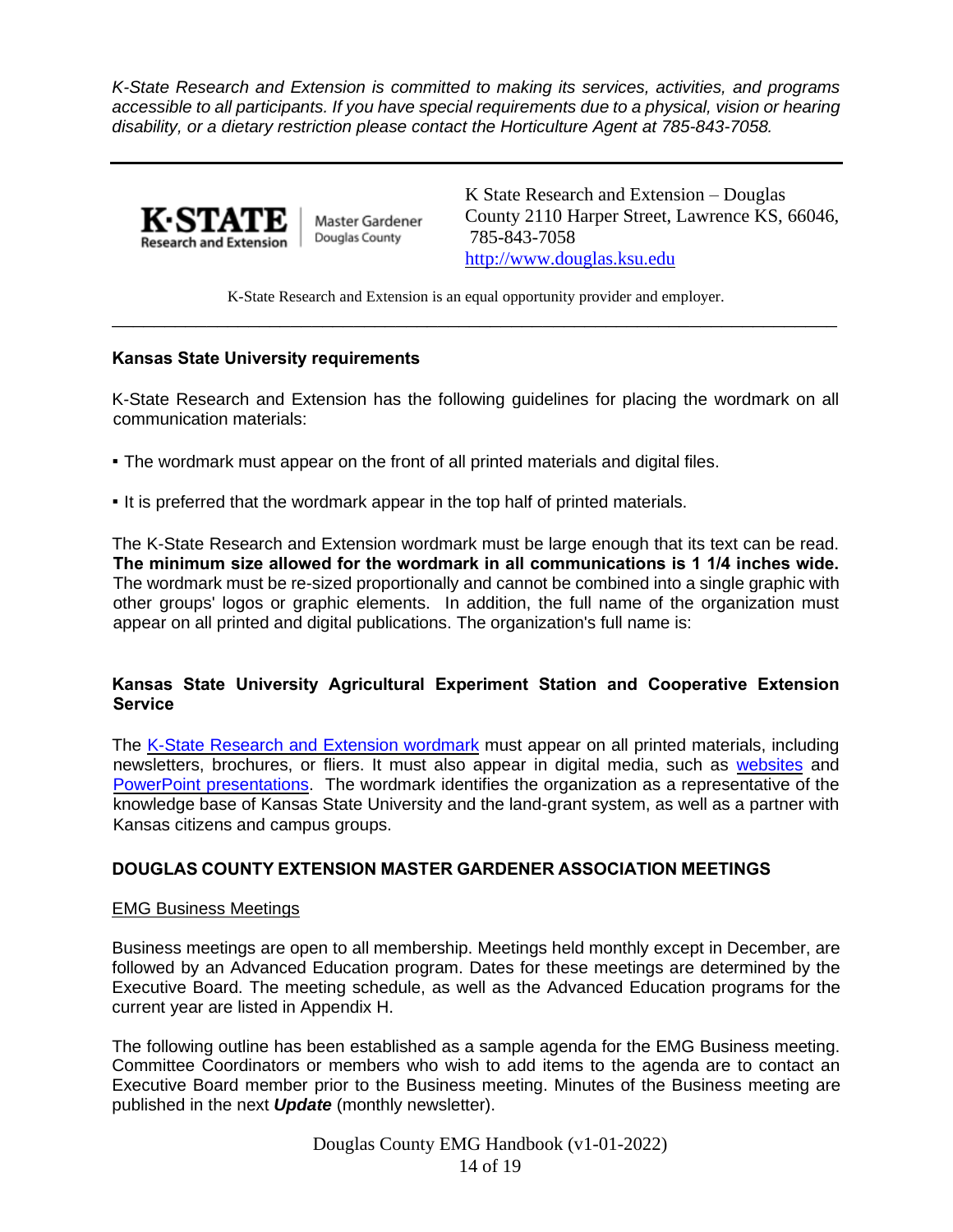Sample Agenda for a Business Meeting includes:

- **I.** Call to Order
- **II. A**pproval of minutes of previous month's meeting.
- **III.** Sharing Items of interest to EMGs are shared by members

**IV.** Special Recognition — Recognition of members' work on special projects is shared with the membership

**V.** Reports of Executive Board officers

**VI.** Report of Douglas County Extension Agent - Horticulture and Horticulture Program Assistant

**VII.** Reports of Committees — Any committee meeting and/or activity of individual committees are shared with the membership

**VIII.** Unfinished Business — Items of business from the preceding month that were not completed are revisited

**IX.** New Business — New items for discussion are brought to the membership

**X.** Announcements — Any area horticulture activities and other meetings of interest to EMGs are shared

**XI.** Adjournment

#### EMG Executive Board Meetings

EMG Executive Board meetings are held monthly, on the first Wednesday of each month, except in December or when a meeting date is not practical. See Appendix H for a calendar of the current year, Executive Board meeting schedule. All members of the Executive Board are expected to attend Executive Board meetings. Additional Executive Board meetings may be called as necessary.

The Douglas County Extension Agent-Horticultural and the Horticulture Program Assistant are invited to attend Executive Board meetings. EMGs may also attend to observe. The President may convene an executive session if a discussion concerns private or personal issues.

If an EMG wants to address the Executive Board, a request must be submitted to the President at least one week prior to the Executive Board meeting.

After Executive Board meeting minutes are approved, they will be published in the next month's *Update* monthly newsletter.

The following format can be used for an Executive Board meeting agenda:

Sample Agenda for an EMG Executive Board Meeting:

- **I.** Call to Order
- **II.** Approval of minutes of previous month's meeting.

# Douglas County EMG Handbook (v1-01-2022) 15 of 19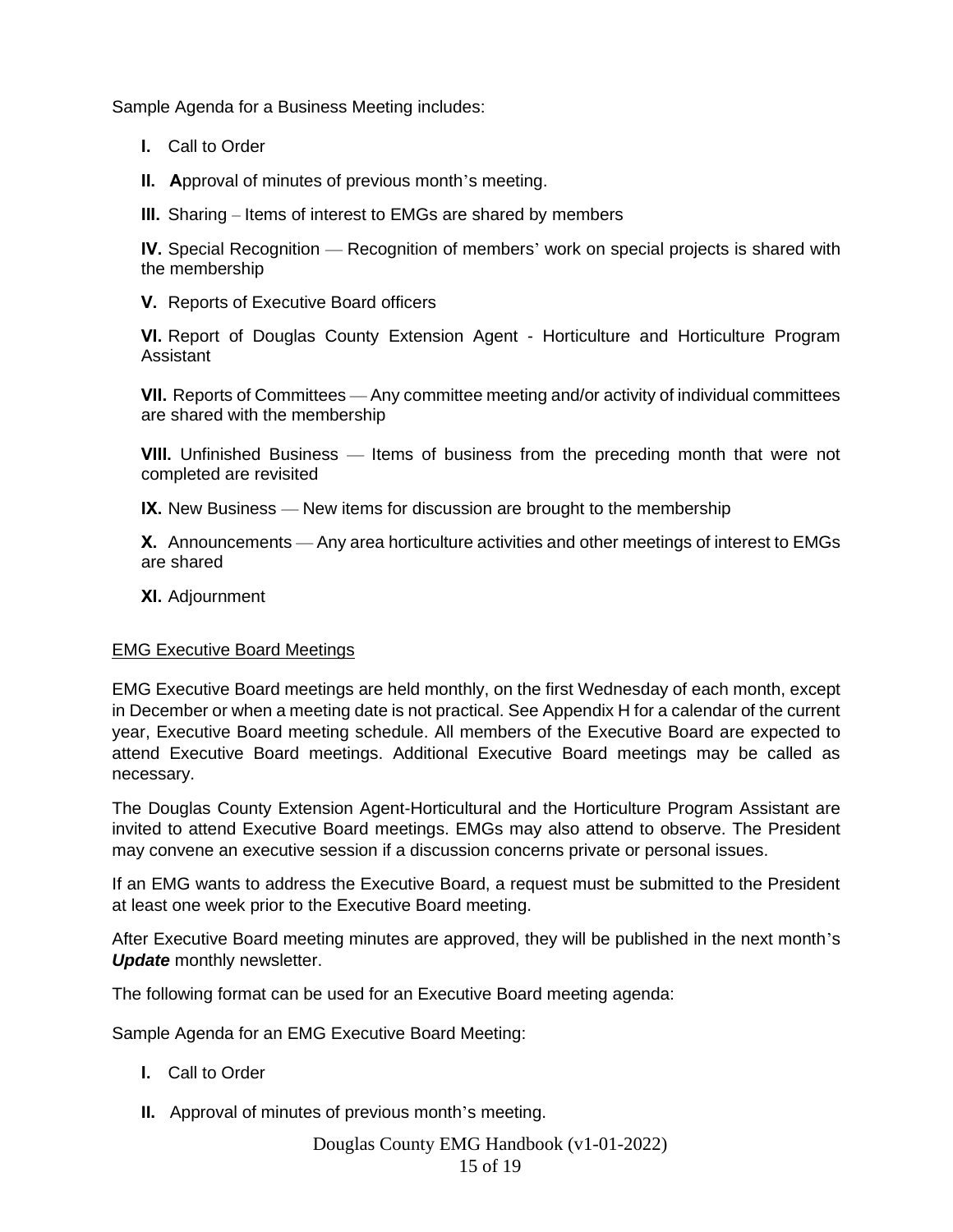**III.** President's Report – Communications received during the month regarding EMG business and/or agenda items

**IV.** Vice-President Report

**V.** Secretary Report – Review of the minutes of the last board meeting, update on correspondence

**VI.** Treasurer Report – Review of financial business since the last meeting and presentation and approval of bills.

**VII.** Coordinator of Public Relations Report

**VIII.** Members-At-Large Reports

**IX. Douglas County Extension** Agent - Horticulture and Horticulture Program Assistant Reports – Communication/information received pertaining to EMG program

**X.** Unfinished Business

**XI.** New Business

**XII.** Adjournment

#### Committee Meetings

Individual committee coordinators will schedule meetings as needed. Time will be allowed at monthly Business Meetings for committees to meet whenever possible.

#### Robert's Rules of Order

The modern edition of *Robert's Rules of Order* is used as a manual of parliamentary procedure during the Executive Board and Business meetings.

#### **EXTENSION MASTER GARDENER FINANCIAL SYSTEM**

#### **Budget**

Budgets are recommended by the Executive Board and approved by the membership. The current budget is found in Appendix I. The EMG budget will be reviewed by the board during the May and September Executive Board meetings. Any proposed changes to the budget must be published in the next Update e-newsletter. A vote to approve the budget change will take place at the next Business meeting following the published announcement. EMGs in attendance will constitute a quorum and a majority vote passes.

#### Budget Sequence:

Budget Committee formed **October Committee formed October October** Committee Coordinators submit budget amounts October Budget recommendation to the Board November November Budget approved by the Board November November Budget published in the Update e-Newsletter **Figure 2018** January

Douglas County EMG Handbook (v1-01-2022) 16 of 19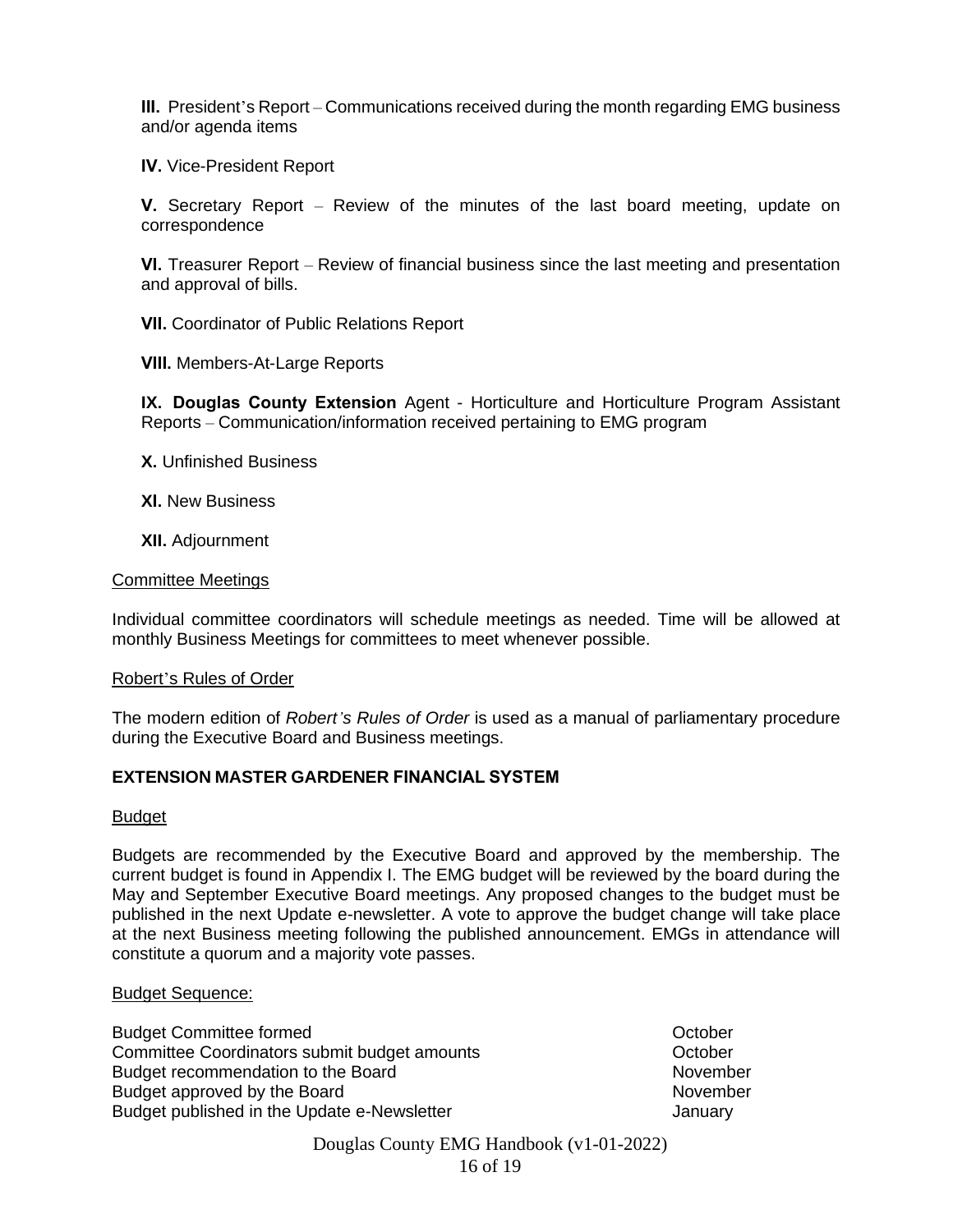# Budget Committee

The Budget Committee is an ad-hoc committee chaired by a Member-At-Large of the Executive Board. The committee is formed in October and consists of, but is not limited to, the current year Treasurer, President, Vice President, and one active EMG. In October, Committee Coordinators submit proposed budgets to the Budget Committee. During the October/November time frame the Budget Committee develops a budget for approval by the Executive Board at the November Executive Board meeting.

#### Bill Paying - Payment Authorization

All purchases must be approved in advance by the Committee Coordinator. After a purchase and within 30 days, the EMG should give an original receipt and completed "payment Authorization/Reimbursement Form" (see Appendix J) to the appropriate Committee Coordinator. The committee Coordinator signs and submits all Payment Authorization/Reimbursement Forms to the Executive Board Treasurer for payment/reimbursement. If the requested reimbursement is approved (signed) by the committee Coordinator and the committee is still within their approved budget (including this payment), the Treasurer may submit the bill directly to the DG County Extension Council for approval for payment. If the requested reimbursement puts a committee over their budget or is not a budgeted item, the treasurer will bring the request to the EMG Executive Board meeting for a vote to approve the payment. Once approved by an EMG Executive Board vote, Payment Authorization/Reimbursement Forms are then submitted to the Douglas County Extension council for approval and payment once a month. A list will be given to the board at the monthly board meeting for all completed payments/reimbursements including both the bills voted upon by the EMG Ex board or reimbursements directly submitted to the DG Extension (budgeted items) for payment.

If the reimbursement is for a committee chair there needs to be a second signature on the "Payment Authorization/Reimbursement Form" from someone on the committee. In the event the committee is only made up of one person, the EMG Board Treasurer can be the second signature.

#### Deposit Voucher

Payments to the Budget will be accompanied by the Deposit Voucher (See Appendix K). This will allow the funds to be placed with the proper budget Item.

# Donation Form

Contributions in cash or monetary value are welcomed by the Association. These donations help support the organization in whole or in part. If a donation is \$500 or less, it may be given as a general contribution, or applied to a specific project or activity for the current year. If the donation is over \$500 it can be considered like a grant and be held for future years. The Executive board will decide how funds over \$500 will be considered and used (during the current year's budget or held for future years). Credit for the contribution is given to the donor (with their permission) and recorded as part of the project or activity. A Deposit Form (Appendix K) should be completed and turned into the Treasurer with the donated funds. If needed, a donation form (Appendix L) can be filled out by the donor and turned in with the deposit form. If a cash donation of \$500 or less is specified for a specific project or activity, the funds will be added to that budget to be used that current year. Any funds in budgets not spent at the end of the year are rolled back into the general funds for the next year.

> Douglas County EMG Handbook (v1-01-2022) 17 of 19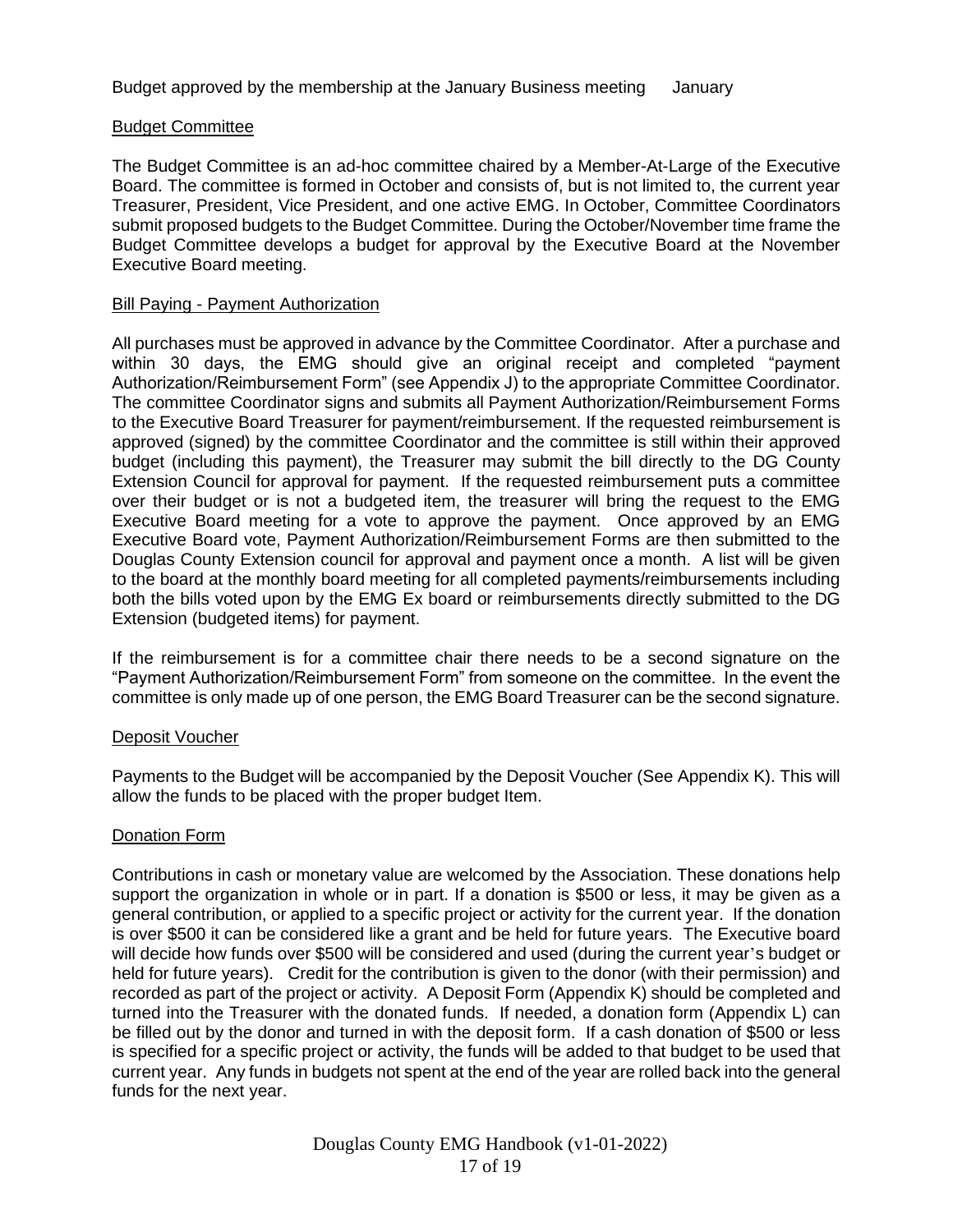# Monthly Reports

The Treasurer will present budget expenditures monthly to the Executive Board for approval.

#### Selling and Charging for EMG events

The EMG Association may sell items and/or charge for EMG events if EMG is not competing with any business in the community (e.g., Plant Sale, Garden Art, etc.).These are short term events and are not considered competition.

EMGs may not charge for written or orally distributed information. However, if a seminar or other event is offered, participants may be charged for refreshments, supplies, facilities, etc., incurred during the seminar or event. Selling of Drawing Tickets or Tickets to EMG Association events, are to be designated as a donation.

EMGs may work at a sponsor-organized event, if approved by the Executive Board. If the Sponsor chooses to make a donation to the EMG Association, a Donation Form (Appendix L) must be completed and assigned to a Budget Category.

# EMG Process for Processing Grant Funds

#### **BACKGROUND**

In 2015, the Douglas County Extension Master Gardeners maintained a cash balance in excess of the dollars needed to fund program activities. The current amount of unencumbered funds\* equals approximately two years' worth of anticipated expenses. The Board believes that maintaining this level of a reserve may be counter to our ability to fulfill our mission by limiting our ability to invest in programs. A review of best practices suggests that maintaining an operating reserve\*\* equal to one year of expenses is sufficient for an organization of our size. In March 2015 a task group consisting of Donna Black, Cheryl Harmon, Lisa Larsen, and Diane Oakes met to develop criteria for spending unencumbered funds, and a process for accessing those funds.

#### CRITERIA (updated 4-11-18)

- 1. Funds will be used to support the mission of the Extension Master Gardener program.
- 2. Preference will be given to requests that support more than one committee or project.
- 3. Grant Funds will pay for items that are tangible and sustainable.
- 4. Generally, funds will not be allocated for capital improvements to sites other than the Extension office. Requests for improvements to other sites will be considered *only* if items purchased can be removed and returned to the Extension office should the site no longer by available to Extension Master Gardeners.
- 5. Applications for funding will be available beginning in February of each year. Disbursements will be made until the funding threshold is met for that year.
- 6. Funding will be limited to 25% of unencumbered funds in any given year.
- 7. The board will retain an operating reserve equal to one year's budget.

#### Process

- 1. The board will determine available dollars for each year based on stated criteria.
- 2. Committee coordinators may submit an application for funding beginning February 1 of each year.
- 3. The executive board will review applications and determine which project(s) will receive funding at the executive board meeting.
- 4. Applications for funding will be considered ongoing through the year as long as funds are available. Funding applications must be submitted by November 1 to be

Douglas County EMG Handbook (v1-01-2022)